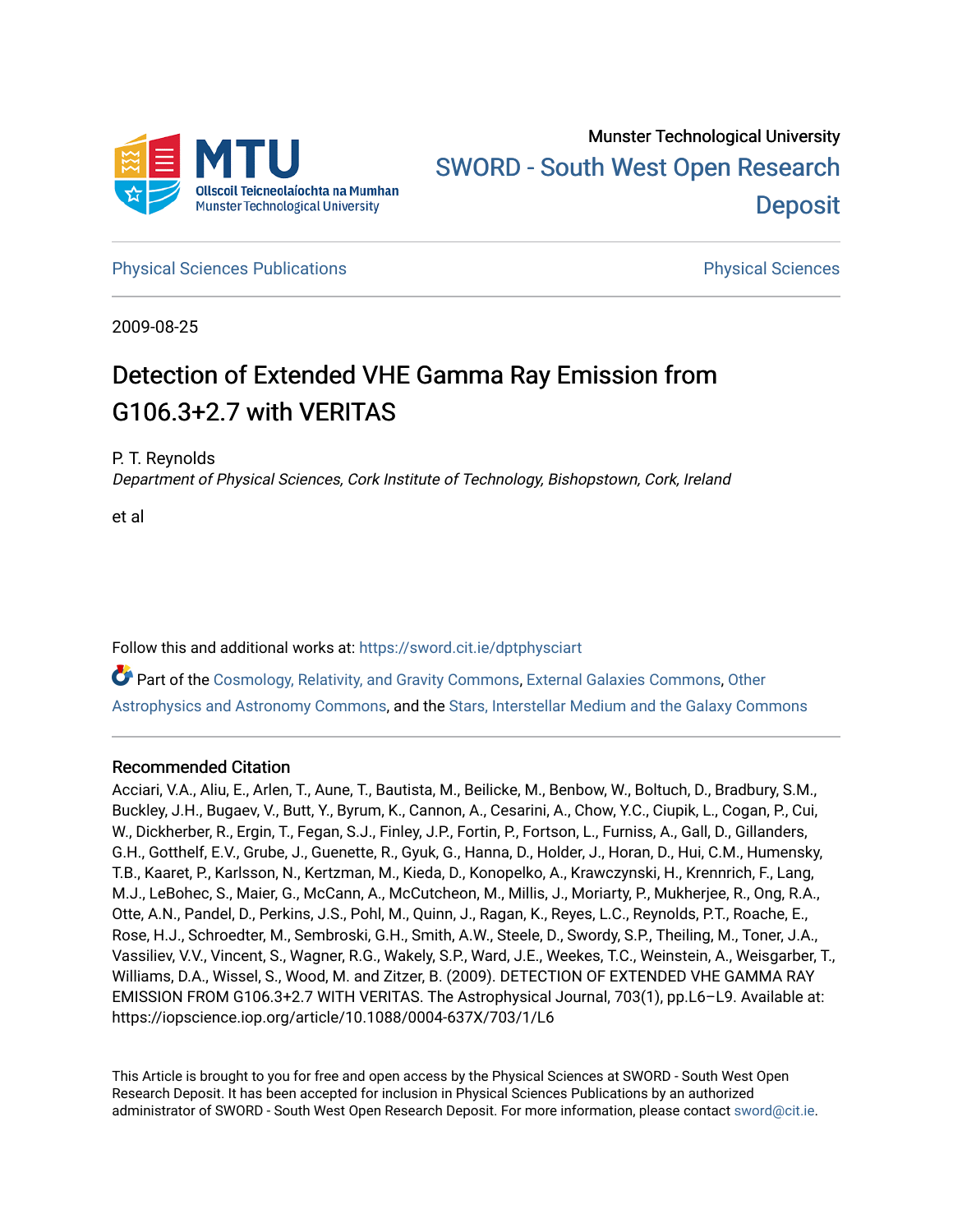## DETECTION OF EXTENDED VHE GAMMA RAY EMISSION FROM G106.3+2.7 WITH VERITAS

V. A. Acciari<sup>1</sup>, E. Aliu<sup>2,27</sup>, T. Arlen<sup>3</sup>, T. Aune<sup>4</sup>, M. Bautista<sup>5</sup>, M. Beilicke<sup>6</sup>, W. Benbow<sup>1</sup>, D. Boltuch<sup>2</sup>, S. M. Bradbury<sup>7</sup>, J. H. Buckley<sup>6</sup>, V. Bugaev<sup>6</sup>, Y. Butt<sup>8</sup>, K. Byrum<sup>9</sup>, A. Cannon<sup>10</sup>, A. Cesarini<sup>11</sup>, Y. C. Chow<sup>3</sup>, L. Ciupik<sup>12</sup>, P. COGAN<sup>5</sup>, W. CUI<sup>13</sup>, R. DICKHERBER<sup>6</sup>, T. ERGIN<sup>8</sup>, S. J. FEGAN<sup>3</sup>, J. P. FINLEY<sup>13</sup>, P. FORTIN<sup>14</sup>, L. FORTSON<sup>12</sup>, A. FURNISS<sup>4</sup>, D. GALL<sup>13</sup>, G. H. GILLANDERS<sup>11</sup>, E. V. GOTTHELF<sup>15</sup>, J. GRUBE<sup>10</sup>, R. GUENETTE<sup>5</sup>, G. GYUK<sup>12</sup>, D. HANNA<sup>5</sup>, J. HOLDER<sup>2</sup>, D. HORAN<sup>16</sup>, C. M. Hui<sup>17</sup>, T. B. Humensky<sup>18</sup>, P. Kaaret<sup>19</sup>, N. Karlsson<sup>12</sup>, M. Kertzman<sup>20</sup>, D. Kieda<sup>17</sup>, A. Konopelko<sup>21</sup> H. KRAWCZYNSKI<sup>6</sup>, F. KRENNRICH<sup>22</sup>, M. J. LANG<sup>11</sup>, S. LEBOHEC<sup>17</sup>, G. MAIER<sup>5</sup>, A. McCANN<sup>5</sup>, M. McCutcheon<sup>5</sup>, J. Millis<sup>23</sup>, P. MORIARTY<sup>24</sup>, R. MUKHERJEE<sup>14</sup>, R. A. Ong<sup>3</sup>, A. N. Otte<sup>4</sup>, D. Pandel<sup>19</sup>, J. S. Perkins<sup>1</sup>, M. Pohl<sup>22</sup>, J. Ouinn<sup>10</sup>, K. Ragan<sup>5</sup>, L. C. REYES<sup>25</sup>, P. T. REYNOLDS<sup>26</sup>, E. ROACHE<sup>1</sup>, H. J. ROSE<sup>7</sup>, M. SCHROEDTER<sup>22</sup>, G. H. SEMBROSKI<sup>13</sup>, A. W. SMITH<sup>9</sup>, D. STEELE<sup>12</sup>, S. P. SWORDY<sup>18</sup>, M. THEILING<sup>1</sup>, J. A. TONER<sup>11</sup>, V. V. VASSILIEV<sup>3</sup>, S. VINCENT<sup>17</sup>, R. G. WAGNER<sup>9</sup>, S. P. WAKELY<sup>18,27</sup>, J. E. WARD<sup>10</sup>, T. C. WEEKES<sup>1</sup>, A. WEINSTEIN<sup>3</sup>, T. WEISGARBER<sup>18</sup>, D. A. WILLIAMS<sup>4</sup>, S. WISSEL<sup>18</sup>, M. WOOD<sup>3</sup>, AND B. ZITZER<sup>13</sup> <sup>1</sup> Fred Lawrence Whipple Observatory, Harvard-Smithsonian Center for Astrophysics, Amado, AZ 85645, USA<br>
<sup>2</sup> Department of Physics and Astronomy and the Bartol Research Institute, University of Delaware, Newark, DE 19716 <sup>12</sup> Astronomy Department, Adler Planetarium and Astronomy Museum, Chicago, IL 60605, USA<br><sup>13</sup> Department of Physics, Purdue University, West Lafayette, IN 47907, USA<br><sup>14</sup> Department of Physics and Astronomy, Barnard Coll <sup>20</sup> Department of Physics and Astronomy, DePauw University, Greencastle, IN 46135-0037, USA<br><sup>21</sup> Department of Physics, Pittsburg State University, 1701 South Broadway, Pittsburg, KS 66762, USA<br><sup>22</sup> Department of Physics

*Received 2009 June 19; accepted 2009 August 10; published 2009 August 25*

### ABSTRACT

We report the detection of very-high-energy (VHE) gamma-ray emission from supernova remnant (SNR) G106.3+2.7. Observations performed in 2008 with the VERITAS atmospheric Cherenkov gamma-ray telescope resolve extended emission overlapping the elongated radio SNR. The 7.3*σ* (pre-trials) detection has a full angular extent of roughly 0°.6 by 0°.4. Most notably, the centroid of the VHE emission is centered near the peak of the coincident <sup>12</sup>CO ( $J = 1-0$ ) emission, 0.4 away from the pulsar PSR J2229+6114, situated at the northern end of the SNR. Evidently the current-epoch particles from the pulsar wind nebula are not participating in the gamma-ray production. The VHE energy spectrum measured with VERITAS is well characterized by a power law  $dN/dE = N_0(E/3 \text{ TeV})^{-\Gamma}$ with a differential index of  $\Gamma = 2.29 \pm 0.33_{stat} \pm 0.30_{sys}$  and a flux of  $N_0 = (1.15 \pm 0.27_{stat} \pm 0.35_{sys}) \times$ <sup>10</sup>−<sup>13</sup> cm−<sup>2</sup> <sup>s</sup>−<sup>1</sup> TeV−1. The integral flux above 1 TeV corresponds to <sup>∼</sup>5 percent of the steady Crab Nebula emission above the same energy. We describe the observations and analysis of the object and briefly discuss the implications of the detection in a multiwavelength context.

*Key words:* gamma rays: observations – ISM: individual (G106.3+2.7=VER J2227+608) – pulsars: individual (J2229+6114) – supernova remnants

#### 1. INTRODUCTION

The supernova remnant (SNR) G106.3+2.7 was first identified as a faint extended radio source in a northern Galactic

Plane radio survey with the Dominion Radio Astrophysical Ob-servatory (DRAO) by Joncas & Higgs [\(1990\)](#page-4-0). Working with the earlier radio data of Kallas & Reich [\(1980\)](#page-4-0), those authors determined that the object was a previously undetected SNR, with a radio spectral index of 0*.*45 and a flux density at 1 GHz of 6 Jy. Subsequent work by Pineault & Joncas [\(2000\)](#page-4-0) confirmed the object as a SNR, with an estimated age and distance of 1.3 Myr

<sup>&</sup>lt;sup>27</sup> Address correspondence to E. Aliu [\(ealiu@bartol.udel.edu\)](mailto:ealiu@bartol.udel.edu) or S. P. Wakely [\(wakely@uchicago.edu\)](mailto:wakely@uchicago.edu).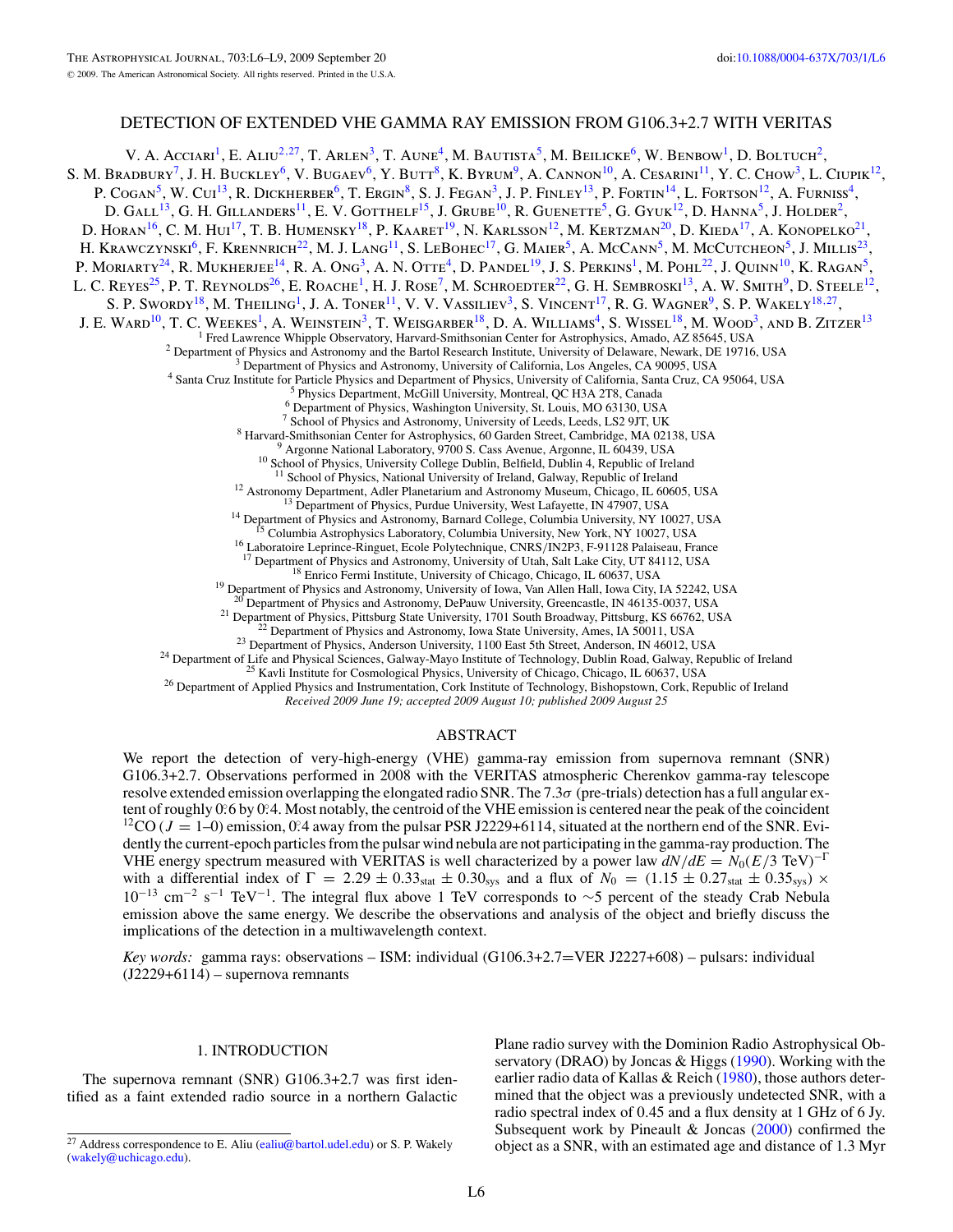<span id="page-2-0"></span>and 12 kpc. The object can be described as cometary in shape, with a compact radio-bright head to the north, and a dimmer, extended tail to the southwest.

Located at the northern edge of the remnant's head is the pulsar PSR J2229+6114 and its associated boomerang-shaped radio and x-ray-emitting wind nebula, G106.6+2.9 (Halpern et al. [2001b\)](#page-4-0). The pulsar, which has a period of 51.6 ms, was discovered in a search of the error box of the EGRET source  $3EG$  J2227+6122 by Halpern et al.  $(2001a)$  and is notable for being one of the most energetic pulsars known, with a spindown power  $E = 2.2 \times 10^{37}$  erg s<sup>-1</sup>, despite having a low radio luminosity (Kothes et al. [2006\)](#page-4-0).

Based on polarization studies and velocity maps of H<sub>I</sub> and CO emission, Kothes et al. [\(2001\)](#page-4-0) associate the pulsar wind nebula and the SNR with the same progenitor event and invoke a scenario of shock-wave evolution into a complex molecular environment to explain the unusual configuration of the constituent components. These authors derive a distance to the remnant of 0.8 kpc, and adopt an age of 10 kyr, inferred from the pulsar data (Halpern et al. [2001a\)](#page-4-0).

At GeV energies, the EGRET source 3EG J2227+6122, with relatively large error contours, is compatible with the pulsar position, as well as with the main bulk of the radio remnant (Hartman et al. [1999\)](#page-4-0). The newly released Large Area Telescope Bright Source List of the *Fermi Gamma-ray Space Telescope* (*FGST*) contains the object 0FGL J2229.0+6114, the position of which is consistent with the pulsar position (Abdo et al. [2009b\)](#page-4-0). The AGILE source 1AGL J2231+6109 (Pittori et al. [2009\)](#page-4-0) is also located nearby.

At TeV energies, the most stringent flux limits come from the MAGIC Collaboration (Aliu [2007\)](#page-4-0), who quote a point-source upper limit of ∼10% of the Crab Nebula flux above 220 GeV at the pulsar position. Less constraining point-source limits have also been presented by the Whipple (Fegan et al. [2005\)](#page-4-0) and VERITAS (Konopelko et al. [2007\)](#page-4-0) Collaborations.

Additionally, the Milagro Collaboration has recently reported a new analysis of their data for this region, resulting in the detection of gamma rays over a broad ∼1◦ area encompassing both the pulsar position and the main bulk of the remnant (Abdo et al. [2009a\)](#page-4-0). The detection corresponds to the location of their previously published "source candidate C4" (Abdo et al. [2007\)](#page-4-0), but lacks the angular resolution to provide a definitive association with a particular region within the SNR*/* pulsar complex. The statistical significance of the detection at the pulsar location is 6*.*6*σ* and the median energy of the detected gamma rays is 35 TeV. The quoted differential flux is  $(70.9 \pm 10.8<sub>stat</sub> \pm 35.5<sub>sys</sub>) \times 10<sup>-17</sup>$  TeV<sup>-1</sup> cm<sup>-2</sup> s<sup>-1</sup>, though this depends on assumptions about the source spectral shape.

#### 2. VERITAS INSTRUMENT & OBSERVATIONS

The VERITAS observatory comprises an array of four 12 m imaging atmospheric Cherenkov telescopes, located at Mt. Hopkins in southern Arizona (1268 m a.s.l., N 31 $\degree$ 40'30", W 110◦57 07). The instrument, which features a 3*.* ◦5 field of view, has a 5*σ* point source sensitivity of 1% of the steady Crab Nebula flux in under 50 hr and an angular resolution of ∼0.<sup>2</sup>. making it well suited for the study of extended gamma-ray sources. For a detailed description of the telescopes and their operation, see Weekes et al. [\(2002\)](#page-4-0) or Holder et al. [\(2006\)](#page-4-0). A recent review of the atmospheric Cherenkov technique can be found in Aharonian et al. [\(2008c\)](#page-4-0).

VERITAS observed G106.3+2.7 during three epochs. The first was during 2006 November*/*December, with two telescopes, resulting in a point-source flux upper limit reported in Konopelko et al. [\(2007\)](#page-4-0). Observations with four telescopes continued in 2007 September–November, as a part of a larger survey for PWN emission from high-spin-powered pulsars in the northern sky (Aliu et al. [2008\)](#page-4-0). After a hint of extended gammaray emission was seen in these data, follow-up observations were triggered in the 2008 observing season. In each epoch, the telescope tracking direction was centered on the position of the pulsar.

All observations were performed in the so-called wobble mode, where the telescopes point in a direction offset by some angle from the putative source position. This is done to provide a simultaneous estimate of backgrounds with every run (Fomin et al. [1994\)](#page-4-0). The offset direction is sequentially varied from run to run between the four cardinal directions. In the earlier observing epochs, small offset angles, suitable for point-source searches, were used. Based on the traces of extended emission seen in the previous data, a 0°.7 offset, more appropriate for larger sources, was adopted in the 2008 epoch. Only data from this epoch, which also includes the deepest exposure, are included in this Letter. After quality selection cuts to remove periods with poor weather or malfunctioning hardware, 111 observing runs remain, with a mean zenith angle of 34◦ and a total deadtimecorrected exposure of 33.4 hr.

### 3. DATA ANALYSIS AND RESULTS

The data were analyzed using the VERITAS standard analysis package, described in Cogan et al. [\(2007\)](#page-4-0) and Acciari et al. [\(2008\)](#page-4-0). After gain corrections and cleaning, the air shower images in the individual telescopes are parameterized using the Hillas moment analysis (Hillas [1985\)](#page-4-0). Images which pass the pre-selection criteria (number of focal-plane phototubes in image  $\geqslant$ 5; distance from image centroid to camera center *<*1*.* ◦43; total image size *>* 150 photoelectrons) are then retained for full event reconstruction using the mean-scaled width and length parameters (see, e.g., Konopelko [1995;](#page-4-0) Daniel et al. [2007\)](#page-4-0). Events where only a single telescope image survives cuts are rejected, as are events where the only surviving images are from telescopes T1 and T4, which, with a separation of 35 m, are too close together for reliable event reconstruction. The gamma*/*hadron cuts were based on an optimization using a large sample of Crab Nebula data, scaled to a flux level of 3%. The energy threshold of the analysis is 630 GeV.

Background estimation for the spectral reconstruction was performed using the reflected-region model (Aharonian et al. [2001\)](#page-4-0). For sky map construction (see Figure [1\)](#page-3-0), the ringbackground model was employed (for a discussion, see Berge et al. [\(2007\)](#page-4-0) and references therein). In the search for extended emission, a squared angular integration radius of 0.08 deg<sup>2</sup>, well-suited for the investigation of larger sources, was used. Additionally, a smaller radius was used in a point source search. The statistical significance of any excess event counts were evaluated using Equation (17) from Li & Ma  $(1983)$  and the results were confirmed using an independent internal analysis chain. There are no bright stars in the field of view to complicate observations or analysis.

Using the extended emission cuts, a pre-trials maximum significance of  $7.3\sigma$  was observed. The location of this peak significance is ∼0<sup>o</sup>. 4 to the south of the position of the pulsar PSR J2229+6114. Because there is no a priori test point at this location, we apply a conservative trials penalty determined by tiling the entire area defined by the remnant's outer radio contour with 0°.04 square search bins. An additional factor associated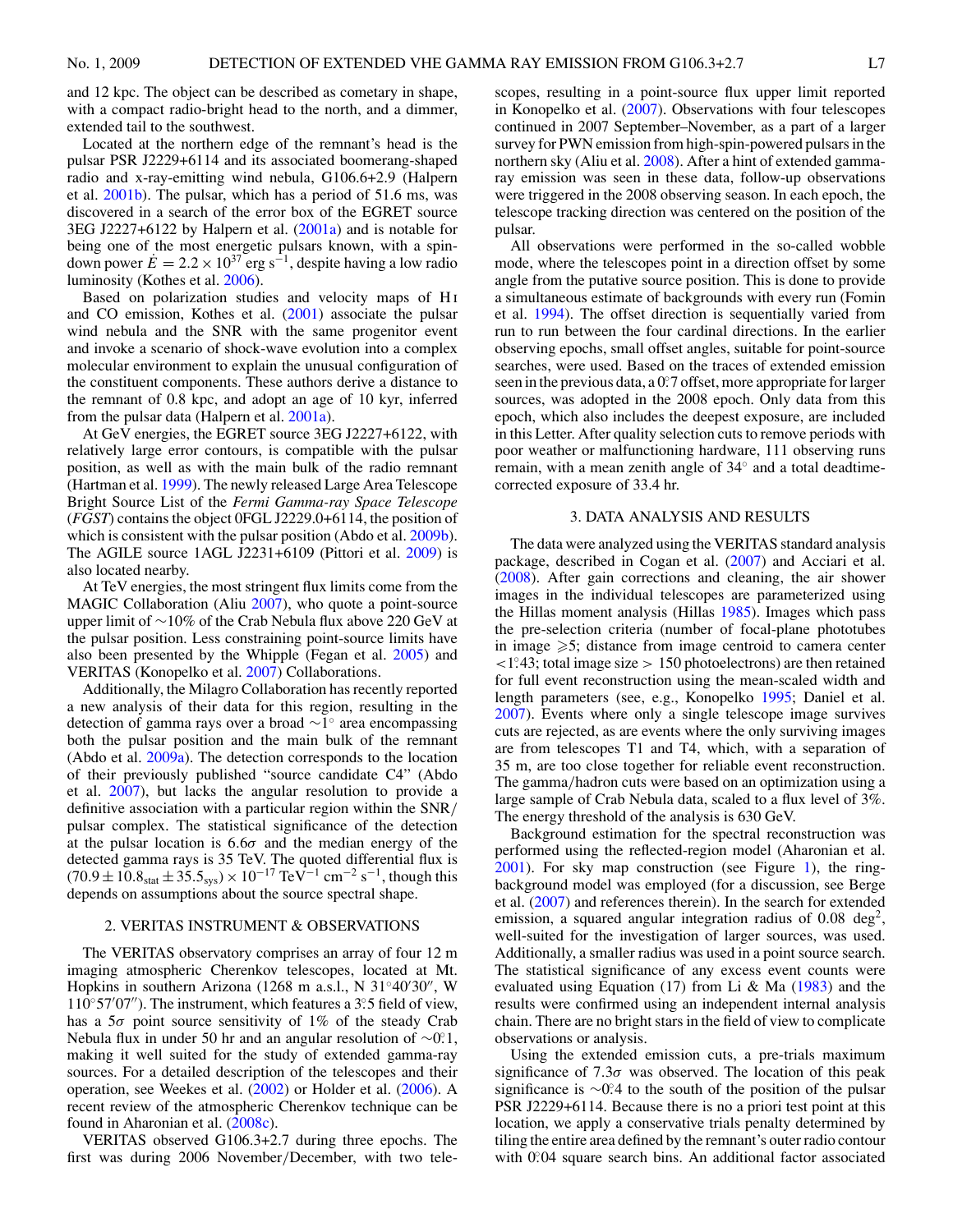<span id="page-3-0"></span>

**Figure 1.** Sky map of TeV gamma-ray emission from G106.3+2.7, as measured by VERITAS. The color scale indicates the number of excess gamma-ray events from the region, using a squared integration radius of 0.08 deg<sup>2</sup>. The centroid of the TeV emission is indicated with a thin black cross. Overlaid are 1420 MHz radio contours from the DRAO Synthesis Telescope (thin black lines; Landecker et al. [2000\)](#page-4-0) and <sup>12</sup>CO emission ( $J = 1 - 0$ ) from the high-resolution FCRAO Survey (magenta lines; Heyer et al. [1998\)](#page-4-0). The CO velocity selection is discussed in the text. The open yellow cross shows the location of pulsar PSR J2229+6114 and the yellow star at the left is the AGILE bright source 1AGL J2231+6109. The yellow circle indicates the 95% error contour for the Fermi source 0FGL J2229.0+6114. The circle labeled PSF represents the VERITAS gamma-ray PSF for this analysis (68% containment).

with the small set of search cuts is also incorporated. With these included, the post-trials significance of the peak emission point is 6*.*0*σ*. The post-trials significance of the excess seen at the nominal pulsar location is 3*.*6*σ*.

#### *3.1. Morphology*

Inspection of Figure 1 shows that the angular extent of the TeV emission region exceeds the size of the 0.11 VERITAS point-spread function (PSF; the radius that contains 68% of the events coming from a point source). While the shape of the extension in this map is apparently more complex than a simple Gaussian in nature, a statistically acceptable fit can nevertheless be obtained by fitting a two-dimensional Gaussian to the uncorrelated acceptance-corrected map of excess event counts, binned in 0.05 bins. The result of this analysis shows that the TeV emission, after accounting for the PSF of the instrument, can be characterized by a 1 $\sigma$  angular extent of  $0.27 \pm 0.05$ along the major axis, and  $0.18 \pm 0.03$  along the minor axis; the orientation angle is 22◦ east of north. The centroid of the fit lies at  $22^{\text{h}}27^{\text{m}}59^{\text{s}}$ ,  $+60^{\circ}52'37''$  (J2000) and hence we assign the identifier VER J2227+608. The statistical uncertainty in the centroid position is 0.07 in R.A. and 0.04 in declination, with an additional combined systematic uncertainty of 0.07.

#### *3.2. Spectrum*

The spectrum of the source was determined by integrating over a circular region of radius 0.32, positioned to encompass the majority of the observed emission. The resulting spectrum, which is shown in Figure 2, can be fitted  $(\chi^2 = 0.76; \text{ ndf} = 3)$  with a simple power law of the form  $dN/dE = N_0(E/3 \text{ TeV})^{-\Gamma}$ , with a differential flux constant of  $N_0 = (1.15 \pm 0.27<sub>stat</sub> \pm 0.35<sub>sys</sub>) \times 10<sup>-13</sup>$  cm<sup>-2</sup> s<sup>-1</sup> TeV<sup>-1</sup> and an index of  $\Gamma = 2.29 \pm 0.33_{stat} \pm 0.30_{sys}$ . The total flux integrated over the remnant for energies above 1 TeV is  $(1.11 \pm 0.25<sub>stat</sub> \pm 0.28<sub>sys</sub>) \times 10<sup>-12</sup>$  cm<sup>-2</sup> s<sup>-1</sup>, which corresponds



Figure 2. Differential energy spectrum of G106.3+2.7 as measured by VERI-TAS. The error bars represent  $1\sigma$  statistical errors only. The solid line shows the results of a pure power-law fit and the dotted line shows the flux of the Crab Nebula for comparison. Also shown (triangle) is the Milagro flux point from Abdo et al. [\(2009a\)](#page-4-0), plotted with summed systematic and statistical errors. The lower panel shows the residuals of the VERITAS data to the power-law fit. The details of the analysis and the fit are discussed in the text.

to ∼5% of the steady Crab Nebula flux. Also shown in this figure is the Milagro flux point from Abdo et al. [\(2009a\)](#page-4-0). The energy resolution of this analysis is better than ∼20% for energies above 1 TeV.

#### 4. DISCUSSION

Figure 1 shows the TeV gamma-ray image for G106.3+2.7. The color scale indicates the number of excess gamma-ray candidate events, as measured by VERITAS. Radio continuum emission at 1420 MHz measured by the Dominion Radio Astrophysical Observatory (DRAO) Synthesis Telescope (Landecker et al. [2000\)](#page-4-0), and supplied through the Canadian Galactic Plane Survey (Taylor et al. [2003\)](#page-4-0), is indicated with thin black contours. A high-resolution map of 115 GHz line emission associated with the molecular <sup>12</sup>CO ( $J = 1-0$ ) transition, from the Five College Radio Astronomy Observatory (FCRAO) is shown in magenta contours (Heyer et al. [1998\)](#page-4-0). Following the analysis of Kothes et al. [\(2001\)](#page-4-0), the CO velocities in the map are restricted to between  $-4$  km s<sup>-1</sup> and  $-6$  km s<sup>-1</sup>. This slice encompasses the majority of the cloud emission overlapping the radio remnant. Note that the CO contours have been smoothed with a  $\sim$ 3' Gaussian kernel. The open yellow cross marks the location of PSR J2229+6114; its wind nebula, the "Boomerang" (∼0°.08 in diameter), can be seen in the radio contours around it. The yellow star at the left is the AGILE bright source 1AGL J2231+6109 and the 95% FGST confidence contour for the source 0FGL J2229.0+6114 is shown as the yellow circle centered on the pulsar location.

As can be seen from Figure 1, the TeV emission appears correlated with the position of the radio contours of the main body of the remnant, reaching maximum flux ∼0*.* ◦4 away from the pulsar. Indeed, the region of greatest intensity is apparently coincident with the location of the molecular cloud emission. This coincidence is reminiscent of behavior seen in similar objects (see, e.g., Acciari et al. [2009;](#page-4-0) Aharonian et al. [2008a,](#page-4-0) [2008b\)](#page-4-0) and is supportive of theories of hadronically induced (that is,  $p + p \rightarrow \pi^0 \rightarrow \gamma \gamma$ ) emission (Aharonian et al. [1994;](#page-4-0) Aharonian & Atoyan [1996\)](#page-4-0). The detection of OH maser emission, a signpost of shock wave*/*cloud interactions (Elitzur [1976;](#page-4-0) Wardle & Yusef-Zadeh [2002\)](#page-4-0), would strengthen this claim, but no such observations have been reported.

**Energy (TeV)**